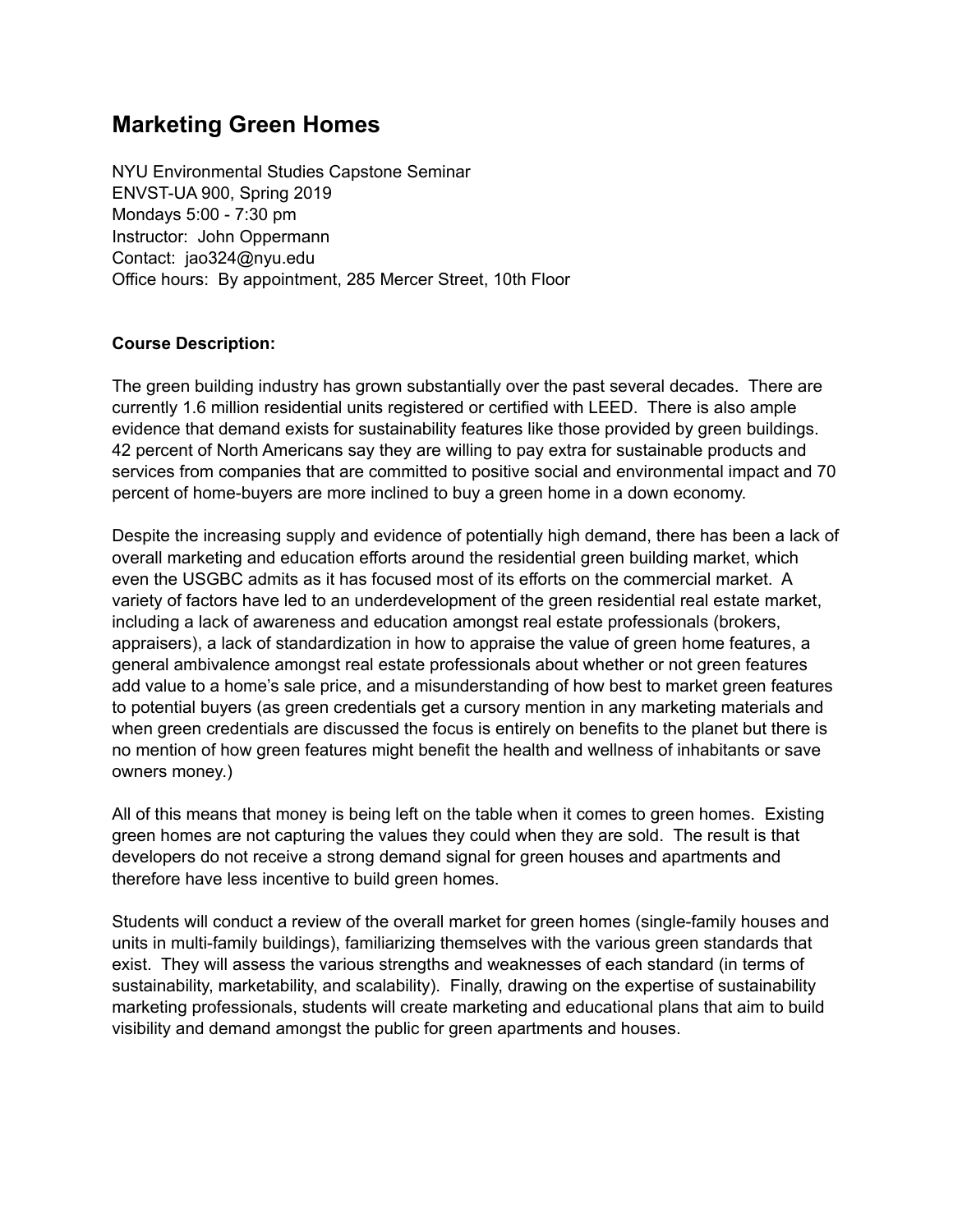#### **Course Structure:**

Capstone seminars are problem-based, project-oriented courses for senior Environmental Studies students. They require self-initiated, collaborative, interdisciplinary, and integrative student work. The capstone entails students working for a client (actual or hypothetical) and using an applied approach to problem solving. Students work collaboratively on a current environmental problem, including characterizing the problem, analyzing possible solutions, implementing solutions, and publicly presenting the results.

The aim is to improve a student's ability to synthesize and integrate material from a range of disciplines while deploying diverse methodologies and vocabularies in a problem-solving context. The capstone relates theoretical knowledge and skills to practical problems, while students work collaboratively in real world situations to research and communicate results to a variety of audiences.

Each capstone works as a single team under the leadership of an instructor. Capstones meet once weekly. Much of the work will be done outside of class in interviewing stakeholders, analyzing data and visiting sites. Experts may be brought in to brief the seminar on particular aspects of the problem under discussion. At the end of the term, projects are presented to the client, students, NYU Faculty, and interested members of the community.

#### **Project Teams and Topics:**

Students will be divided into teams at the first class meeting and will be assigned subtopics which will be the focus for your team throughout the semester. Teams are responsible for organizing their work and dividing the work fairly. This will require communicating regularly and meeting outside of our scheduled class time.

Each student will be a part of one of three teams, each focused on a different marketing angle for green homes: environmental sustainability, human wellness, and economics. The environmental sustainability team will focus on how to market the aspects of green homes that create a smaller negative environmental footprint, a more positive and regenerative positive impact, and thus make them better for the environment and society. The human wellness team will focus on how to market the aspects of green homes that reduce residents' exposure to potentially harmful health factors and increase exposure to positive health factor, thus making a green home a healthier living space for residents. The economics team will focus on how to market the financial benefits of living in a green home, including anything from lower operating costs to higher resale values.

Each team will focus on their specific marketing angle while the class as a whole will discuss and determine what they believe to be the strongest and most promising angles for marketing green homes. This will include the class also considering which green building certifications might be in the best position to appeal to potential homebuyers. The overall consensus will be integrated into the final report and summary of the the class' findings.

Each team's final report will be structured as: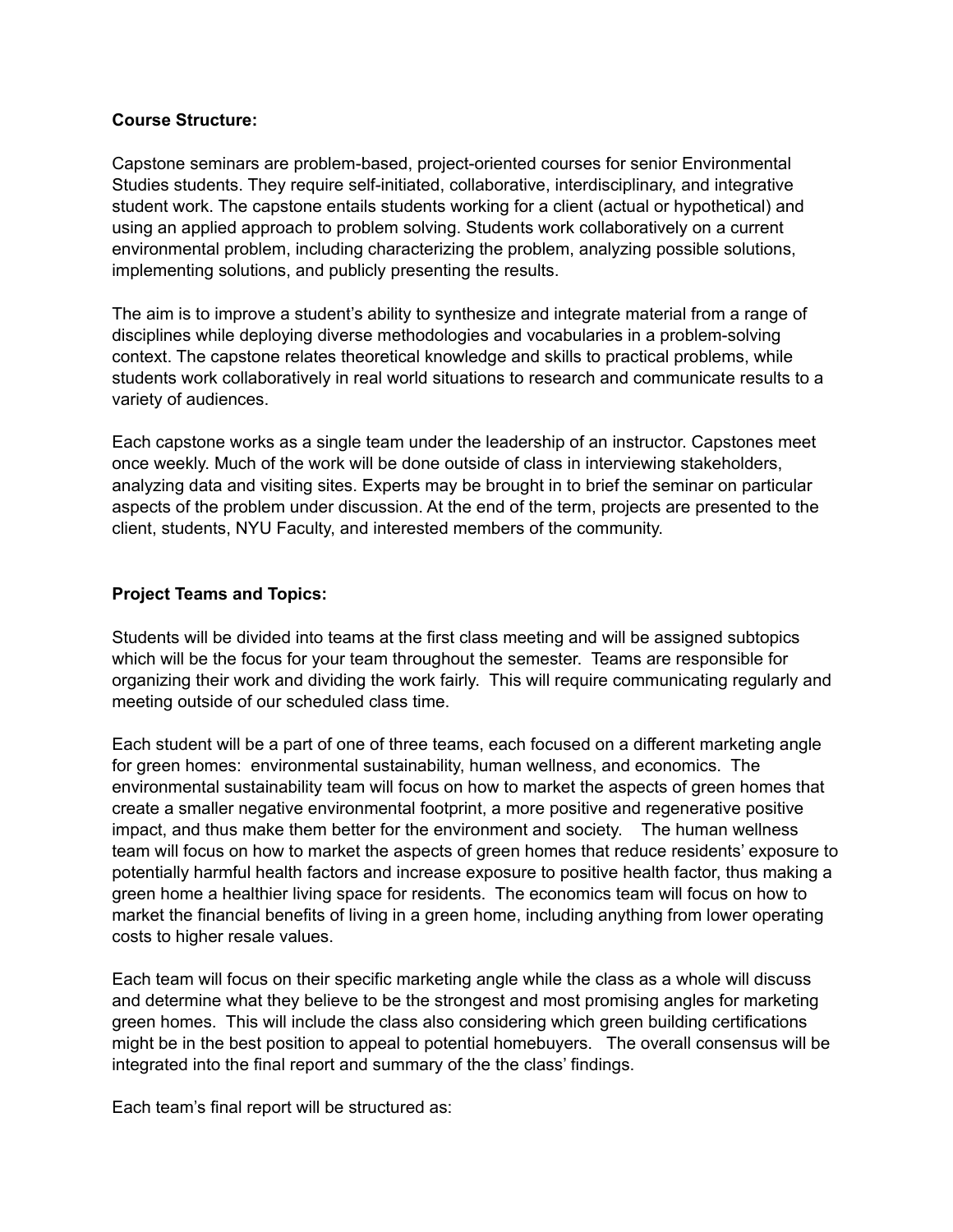- A one-page executive summary.
- A six-page analysis of their specific topic area's marketing potential with regard to green homes, including consideration of the topic area's strengths and weaknesses as a marketing angle, an overview of the hypothetical target personas of individuals with whom this angle would most resonate,
- A three-page package of actual marketing and educational materials (language but not design - this is not a graphic design course so students are not expected to lay the marketing materials out graphically) that could be used to promote green homes to the public (specifically the target personas you developed) using the characteristics that fall within your topic area.

# **Outcomes**:

- 1. Review of various green-building standards, including LEED, WELL, Passive House, among others.
- 2. Identification of the strengths and weaknesses of the various green building certifications and their existing marketing efforts.
- 3. Development of marketing and educational plans to build visibility amongst the general public about the benefits of green buildings with the aim of stimulating demand for green buildings.

# **Grading**

- Class Attendance and Participation: Class attendance is mandatory and students are expected to read all assignments prior to class and be prepared to discuss. Many reading assignments will involve open-ended research and ask students to identify relevant issues and find answers to the questions laid out in the pre-class assignments. Students should conduct sufficient research to answer those questions and be prepared to participate actively in the class discussion on each week's topic. (15 points)
- Class Discussion Facilitation: Each student will lead class discussion during one class meeting. This includes doing additional research into the topic in order to provide additional background information and context to the rest of the class and preparing a list of 5+ discussion questions, which should be e-mailed to professor by 5:00 pm ET the day before class. (10 points)
- Workplan: Teams will produce a two-page single-spaced document elaborating initial thoughts on their assigned topic and how the team will work together to complete the shared work going forward. This will include a list of all aspects of green buildings they will look at which they believe to fall under their specific assigned topic, a proposed work schedule with dates by which tasks should be accomplished, and assignments for individuals for accomplishing each task. Due by 5 pm ET on Wednesday, February 6. (10 points)
- Draft Executive Summary and Outline: Teams will provide a draft one-page executive summary and one-page outline of what they will cover in their final report. These should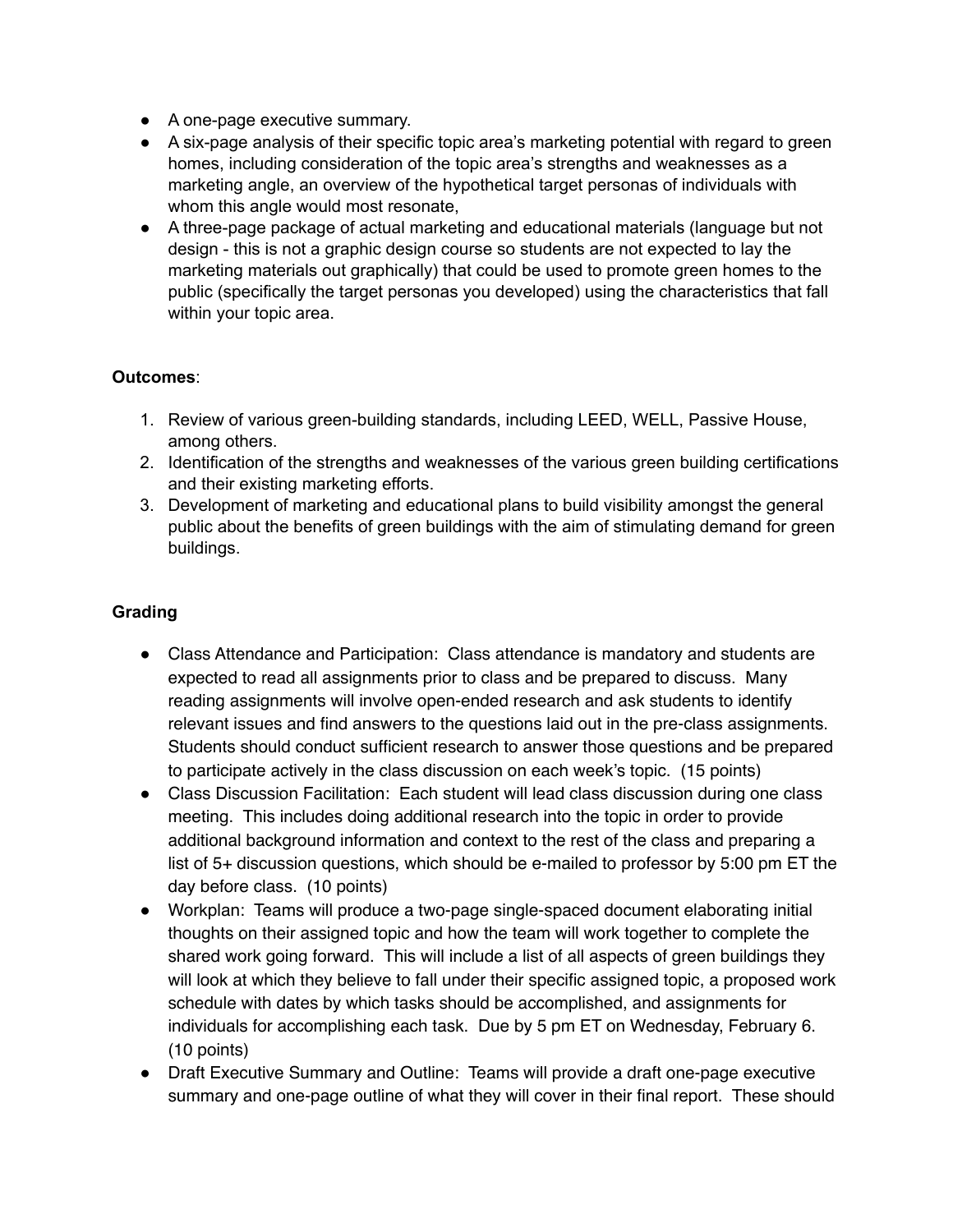guide the team's work in creating the final report, but teams need not conform entirely to this draft executive summary and outline in the final report as the team's thinking and conclusions might evolve as they continue to research their topic and draft the final report. Due by 5 pm ET on Wednesday, March 27. (10 points)

- Final Report: See breakdown of contents of the final report Project Teams and Topics section above. Due by 5 pm ET on Wednesday, April 26. (35 points)
- Draft Presentation Slides: Teams will put together draft presentation slides in preparation for the final presentation at the end of the semester. Slides should summarize the findings and suggestions covered in the final report. Due by 5 pm ET on Sunday, April 28. (10 points)
- Final Presentation: Students will present their overall findings at the end of the semester. Students will have 10 minutes allocated for presenting and 15 minutes for questions from the audience. To take place on Monday, May 13. (10 points)

# **Course Policies**

- All written assignments should be in the form of single-spaced 12-point Calibri font Word documents e-mailed to professor.
- Students are expected to spend time outside of class organizing with their own teams to accomplish the work assigned. This will include research beyond the assigned readings and self-directed organization and time management.
- Refer to CAS's guidelines for plagiarism and academic integrity: [http://cas.nyu.edu/page/](http://cas.nyu.edu/page/ug.academicintegrity) [ug.academicintegrity](http://cas.nyu.edu/page/ug.academicintegrity)
- Disability Disclosure Statement: Academic accommodations are available to any student with a chronic, psychological, visual, mobility, learning disability, or who is deaf or hard of hearing. Students should please register with the Moses Center for Students with Disabilities at 212-998-4980. NYU's Henry and Lucy Moses Center for Students with Disabilities 726 Broadway, 2nd Floor New York, NY 10003-6675 Telephone: 212-998- 4980 Voice/TTY Fax: 212-995- 4114 Web site[: http://www.nyu.edu/csd](http://www.nyu.edu/csd)
- Reading assignments are subject to change based on the course's progression, quest speakers' contributions, and the direction taken by students' work.

# COURSE MEETING SCHEDULE AND ASSIGNMENTS

**Monday, January 28, 2019** Introduction - Overview of the issue.

*Pre-class assignment: Identify the takeaway points from these articles. What are the key lessons we should draw from attempts at messaging around environmental issues? At first glance, what do the green building standards have in common? How do they differ?*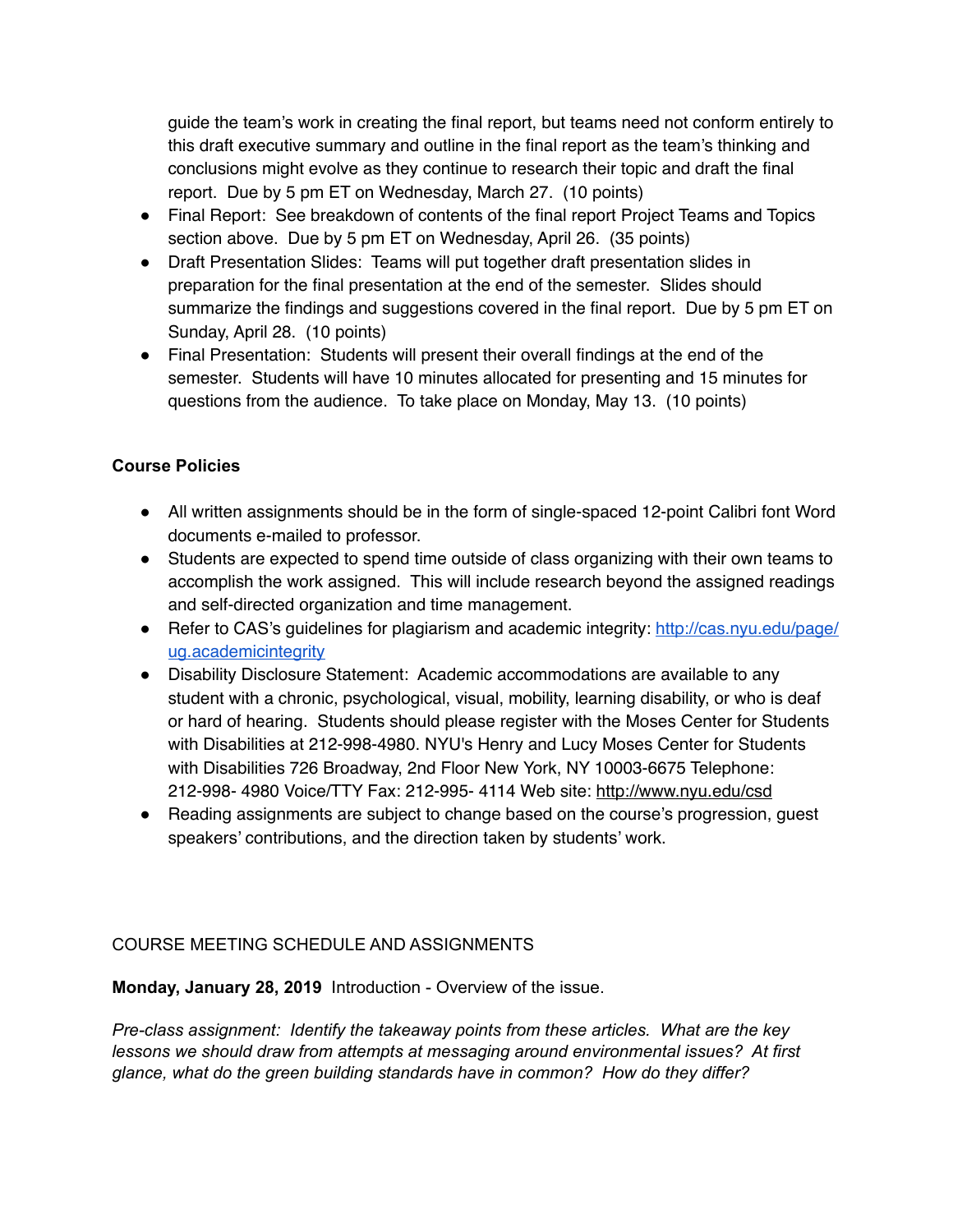Reading:

- [Why Isn't the Brain Green?](https://www.nytimes.com/2009/04/19/magazine/19Science-t.html), Jon Gertner
- [Climate psychology in cartoons: clues for solving the messaging mystery,](https://grist.org/article/2009-11-05-climate-psychology-in-cartoons-clues-for-solving-the-messaging/full/) Jonathan **Hiskes**
- [Connecting on Climate: A Guide to Effective Climate Change Communication](http://ecoamerica.org/wp-content/uploads/2014/12/ecoAmerica-CRED-2014-Connecting-on-Climate.pdf)
- Review the USGBC, IWBI, and Passive House websites.

\_\_\_\_\_\_\_\_\_\_\_\_\_\_\_\_\_\_\_\_\_\_\_\_\_\_\_\_\_\_\_\_\_\_\_\_\_\_\_\_\_\_\_\_\_\_\_\_\_\_\_\_\_\_\_\_

- [The Passive House in New York,](https://www.nytimes.com/2015/03/29/realestate/the-passive-house-in-new-york-city.html) Alison Gregor
- Take a look at the **LEED credits** obtained by one residential tower in Williamsburg. Familiarize yourself with what each of the credits means.

**Monday, February 4, 2019** - Overview of the residential real estate industry, green/healthy homes, and how they're being marketed.

*Pre-class assignment: Identify the key findings in these reports below that would be relevant to our consideration of how to market green homes. What would the trends discussed here say about what we're hoping to do?* 

Reading:

- [SmartMarket Brief: Green Multifamily and Single Family Homes 2017](https://www.sips.org/downloads/green_multifamily_and_sf_homes_2017_smartmarket_brief_fff.pdf)
- [National Association of REALTORS Home Buyer and Seller Generational Trends Report](https://www.nar.realtor/sites/default/files/reports/2017/2017-home-buyer-and-seller-generational-trends-03-07-2017.pdf)  [2017](https://www.nar.realtor/sites/default/files/reports/2017/2017-home-buyer-and-seller-generational-trends-03-07-2017.pdf)

*Pre-class assignment: How are green homes marketed across a variety of categories? By USGBC? By IWBI? By Passive House? By individual buildings and developments? Do your own research online into each of these buildings. Look at what you can find that discusses the sustainability, wellness, and money-saving aspects of these buildings. What do their websites tell you? What do press articles tell you? What do other resources tell you? Approach these buildings as if you were an interested buyer looking to see what sustainability, wellness, and money-saving characteristics these buildings have.* 

Reading:

- Review websites and marketing materials for green buildings:
	- 565 Broome in Soho
	- 210 Pacific Street in Cobble Hill
	- The Edge in Williamsburg
	- 21W20 in Chelsea

# **WORKPLAN IS DUE BY 5 PM ET ON WEDNESDAY, FEBRUARY 6, 2019.**

\_\_\_\_\_\_\_\_\_\_\_\_\_\_\_\_\_\_\_\_\_\_\_\_\_\_\_\_\_\_\_\_\_\_\_\_\_\_\_\_\_\_\_\_\_\_\_\_\_\_\_\_\_\_\_\_

**Monday, February 11, 2019** - Introduction to green marketing.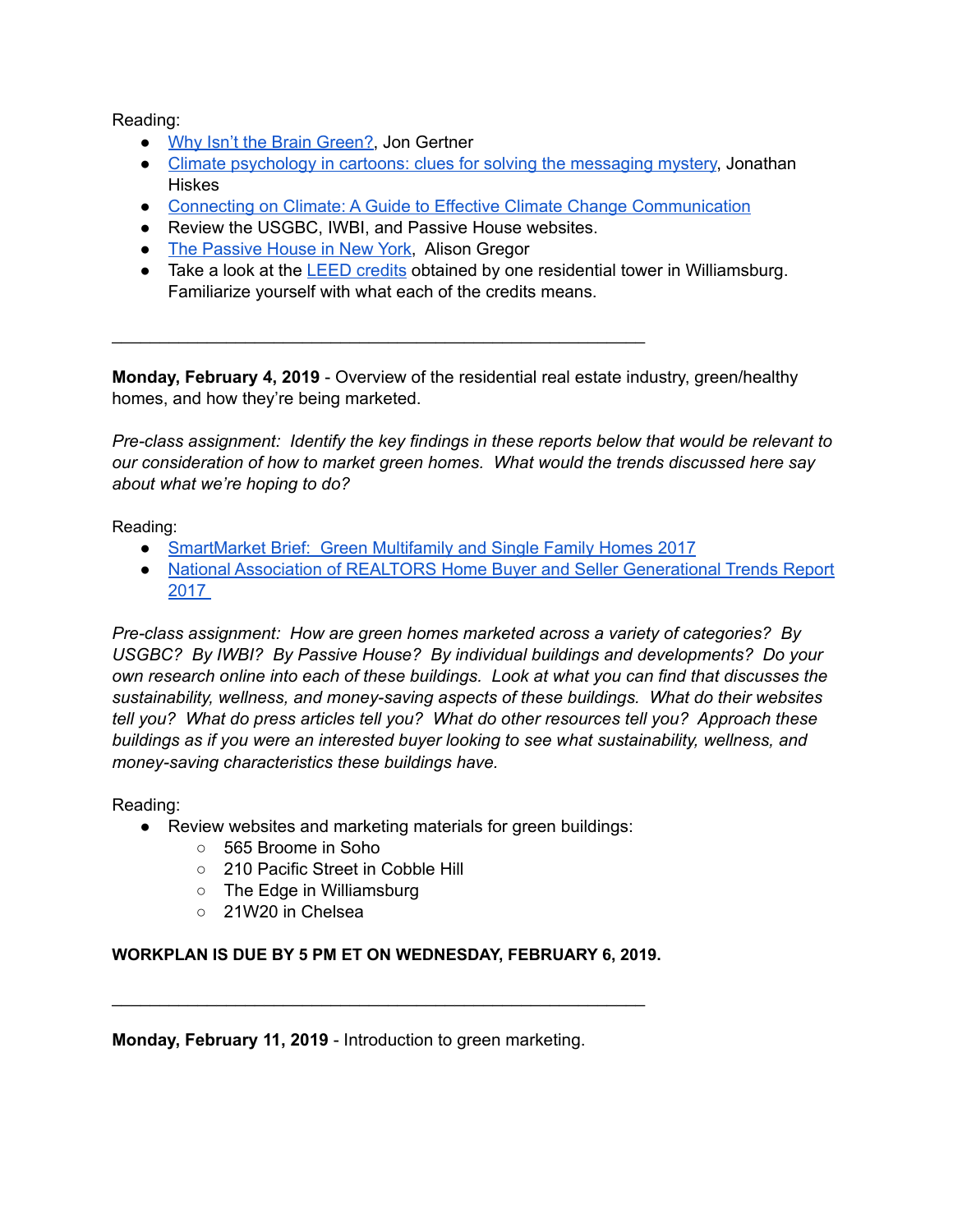*Pre-class assignment:* What basic themes can we pull out of these readings regarding green marketing in general? What seems to be working? What industries have successfully transitioned to sustainability/wellness marketing?

Reading:

- [The New Rules of Green Marketing](https://books.google.com/books/about/The_New_Rules_of_Green_Marketing.html?id=uIDO3Gr-4usC&printsec=frontcover&source=kp_read_button%23v=onepage&q&f=false), Jacquelyn Ottman, Chapter 2
- [The problem with sustainability marketing? Not enough me, me, me,](https://www.theguardian.com/sustainable-business/behavioural-insights/2015/mar/09/problem-sustainability-marketing-not-enough-me) Solitaire Townsend and Elisa Niemtzow
- [Wellness Is The New Luxury: Is Healthy And Happy The Future Of Retail?](https://www.forbes.com/sites/deborahweinswig/2017/06/30/wellness-is-the-new-luxury-is-healthy-and-happy-the-future-of-retail/%2350030a868323), Deborah Weinswig

**Monday, February 18, 2019** (NYU Closed, NO CLASSES — Presidents' Day)

**Monday, February 25, 2019** - Deeper dive into real estate marketing.

\_\_\_\_\_\_\_\_\_\_\_\_\_\_\_\_\_\_\_\_\_\_\_\_\_\_\_\_\_\_\_\_\_\_\_\_\_\_\_\_\_\_\_\_\_\_\_\_\_\_\_\_\_\_\_\_

\_\_\_\_\_\_\_\_\_\_\_\_\_\_\_\_\_\_\_\_\_\_\_\_\_\_\_\_\_\_\_\_\_\_\_\_\_\_\_\_\_\_\_\_\_\_\_\_\_\_\_\_\_\_\_\_

*Pre-class assignment: What features are highlighted in current residential real estate marketing in general (regardless of whether or not the listings are for greener/healthier homes)? Which amenities or characteristics of listings do you find most often cited in these residential real estate marketing? When green/healthy real estate is discussed, how is it discussed? What features are most cited?* 

Reading:

- Review the Compass website for real estate listings in New York City, Los Angeles, and San Francisco.
- Review Streeteasy listings for the same.

*Pre-class assignment: How is residential real estate discussed by the media? What features are highlighted most often? When green/healthy real estate is discussed, how is it discussed? What features are most cited?* 

Reading:

- Research coverage residential real estate by Curbed.
- Research coverage of residential real estate in the Real Deal.

\_\_\_\_\_\_\_\_\_\_\_\_\_\_\_\_\_\_\_\_\_\_\_\_\_\_\_\_\_\_\_\_\_\_\_\_\_\_\_\_\_\_\_\_\_\_\_\_\_\_\_\_\_\_\_\_

● Research coverage of residential real estate by the New York Times.

Guest visit: Real estate marketing specialist.

**Monday, March 4, 2019** - Lay out framework for final report.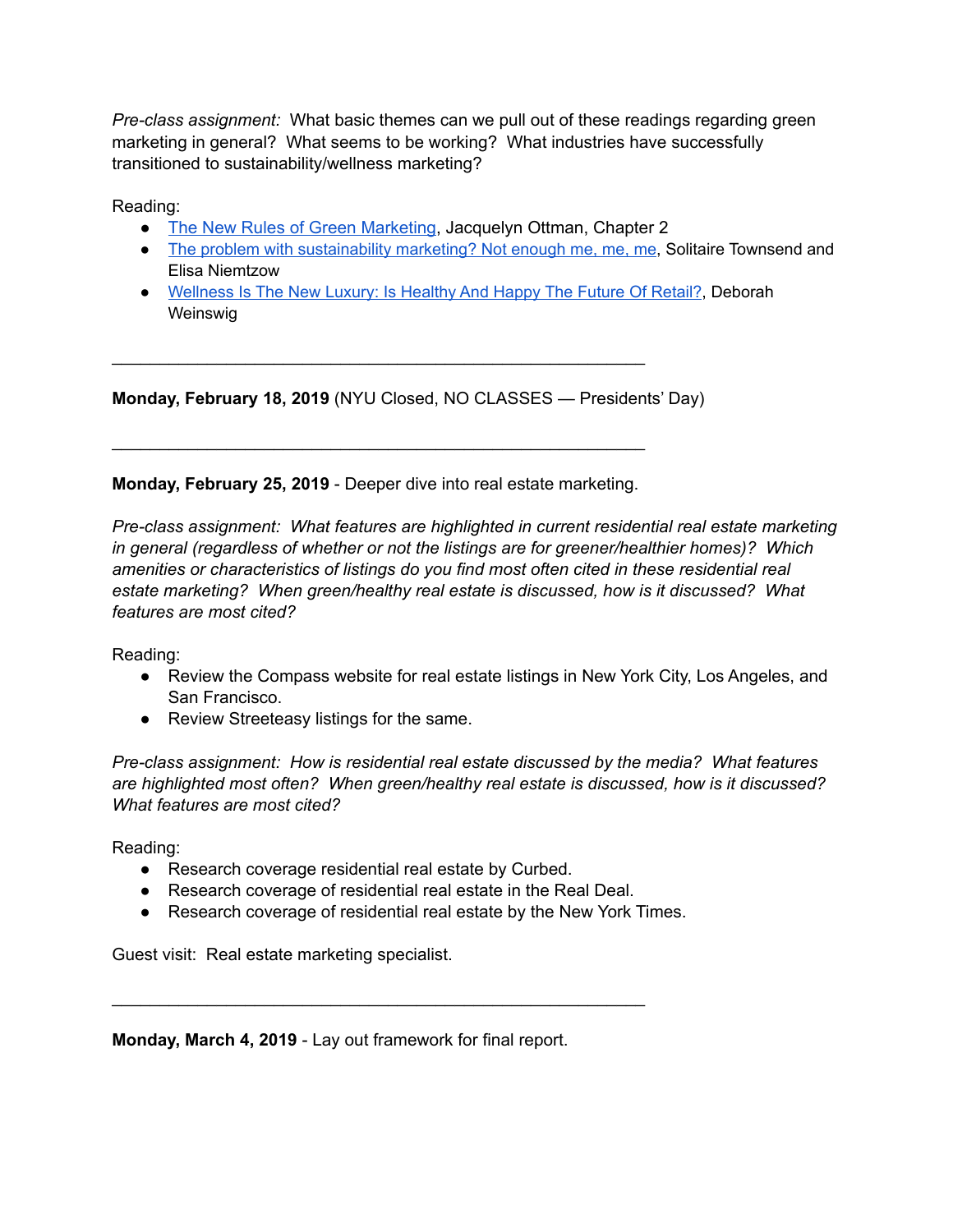*Pre-class assignment: How should a final report be structured? Who is the target market? What profiles can we create for each of the potential target markets? How should we lay out a marketing plan for each potential marketing focus?*

- [Why Your Customers' Social Identities Matter](https://hbr.org/2015/01/why-your-customers-social-identities-matter), Guy ChampnissHugh N. WilsonEmma K. Macdonald
- [The Best Way to Understand Your Customers](https://hbr.org/2009/03/the-best-way-to-understand-you), Peter Merholz

\_\_\_\_\_\_\_\_\_\_\_\_\_\_\_\_\_\_\_\_\_\_\_\_\_\_\_\_\_\_\_\_\_\_\_\_\_\_\_\_\_\_\_\_\_\_\_\_\_\_\_\_\_\_\_\_

● [A Smart Way to Segment Green Consumers](https://hbr.org/2010/02/a-smart-way-to-segment-green-c), Jacquelyn Ottman

**Monday, March 11, 2019** - Deeper dive into green marketing in sustainable food sector.

*Pre-class assignment: How are sustainable food brands marketing themselves to consumers? What are they emphasizing? What values are they highlighting? How is sustainable food being talked about by others?*

Reading:

- Review websites and marketing materials for sustainable food brands and traditional food brands trying to build up their green credentials:
	- Sustainable food brands:
		- Whole Foods
		- Chipotle
		- Earthbound Farm
		- Lundberg
		- Organic Valley
	- Traditional food brands with green initiatives:
		- Mars (\$1 billion sustainability initiative)
		- Ben & Jerry's
		- Cabot Cheese

*Pre-class assignment: Why do we think people seek out sustainable food? Environmental aspects? Health? Cost? Other issues?* 

Reading:

- Organic Food: Is it worth it?
- [The New Food Fights: U.S. Public Divides Over Food Science](http://www.pewinternet.org/wp-content/uploads/sites/9/2016/11/PS_2016.12.01_Food-Science_FINAL.pdf), Cary Funk and Brian Kennedy

Guest visit: Sustainable food marketing expert.

**Monday, March 18, 2019** (NO CLASSES — Spring Recess)

\_\_\_\_\_\_\_\_\_\_\_\_\_\_\_\_\_\_\_\_\_\_\_\_\_\_\_\_\_\_\_\_\_\_\_\_\_\_\_\_\_\_\_\_\_\_\_\_\_\_\_\_\_\_\_\_

\_\_\_\_\_\_\_\_\_\_\_\_\_\_\_\_\_\_\_\_\_\_\_\_\_\_\_\_\_\_\_\_\_\_\_\_\_\_\_\_\_\_\_\_\_\_\_\_\_\_\_\_\_\_\_\_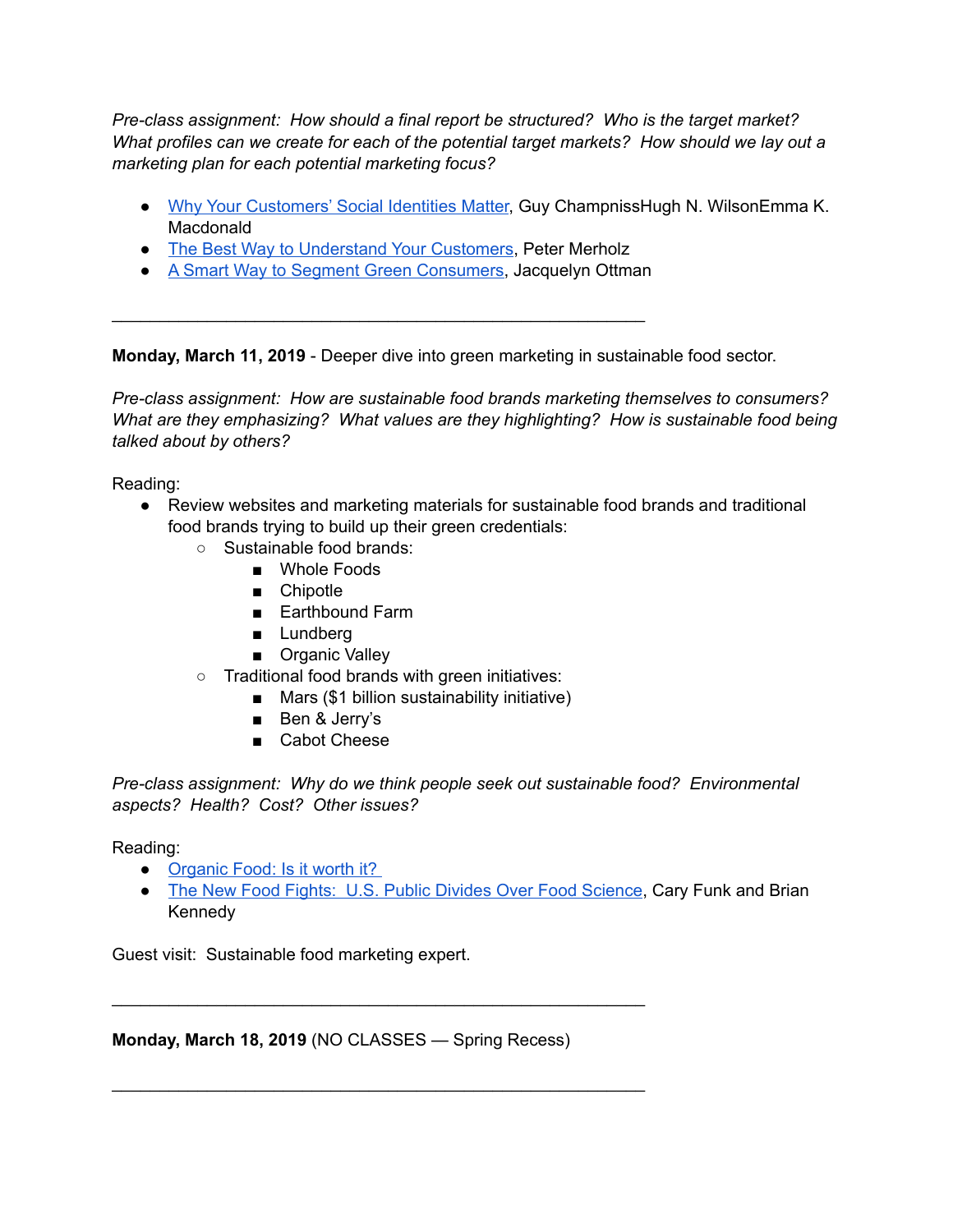**Monday, March 25, 2019** - Deeper dive into green marketing in sustainable fashion sector.

*Pre-class assignment: How are sustainable fashion brands marketing themselves to consumers? What are they emphasizing? What values are they highlighting? How is sustainable fashion being talked about by others? What language is being used by the brands themselves and others to talk about these brands? Is it the language of sustainability? Or something else (e.g., luxury, innovation, trends, wellness, belonging)?*

## Reading:

- Review websites and marketing materials for sustainable fashion brands and traditional fashion brands trying to build up their green credentials:
	- Sustainable fashion brands:
		- Eileen Fisher
		- Zady
		- Rothy's
		- VEJA
	- Traditional fashion brands with green initiatives:
		- H&M
		- Madewell
		- AYR (Aloe jeans)
		- G-Star (Parley collaboration)
- [Sustainability Is Back in Fashion,](https://www.nytimes.com/2009/03/25/fashion/25iht-rsustain.html) Suzy Menkes
- [What Is Slow Fashion? We Explain,](https://www.nytimes.com/2017/10/11/fashion/what-is-slow-fashion.html) Hayley Phelan
- [3 Designers Creating Clothes for Life Not the Runway,](https://www.nytimes.com/2017/11/15/t-magazine/slow-fashion-designers-casey-casey-egg-sofie-dhoore.html) Amanda Fortini
- [Fashion's Interest in Alternative Fabrics Keeps Growing](https://www.nytimes.com/2017/11/12/style/alternative-fabrics-sustainability-recycling.html), Astrid Wendlandt
- [What if Your Environmentally Correct Shoes Were Also Cute?](https://www.nytimes.com/2017/06/06/fashion/rothys-recycled-plastic-bottle-shoes.html?_r=0), Tariro Mzezewa

Guest speaker: Sustainable fashion marketing expert, Maxine Bedat (founder of sustainable fashion brand Zady and the New Standard Institute).

# **DRAFT EXECUTIVE SUMMARY AND OUTLINE IS DUE BY 5 PM ET ON WEDNESDAY, MARCH 27.**

**Monday, April 1, 2019** - Deeper dive into WELL buildings and their marketing efforts.

Reading:

● Materials to be provided by Angela Spangler closer to the date.

\_\_\_\_\_\_\_\_\_\_\_\_\_\_\_\_\_\_\_\_\_\_\_\_\_\_\_\_\_\_\_\_\_\_\_\_\_\_\_\_\_\_\_\_\_\_\_\_\_\_\_\_\_\_\_\_

\_\_\_\_\_\_\_\_\_\_\_\_\_\_\_\_\_\_\_\_\_\_\_\_\_\_\_\_\_\_\_\_\_\_\_\_\_\_\_\_\_\_\_\_\_\_\_\_\_\_\_\_\_\_\_\_

Guest speaker: Director of Market Development for the International WELL Building Institute, Angela Spangler.

**Monday, April 8, 2019** - Visit LEED building. To be confirmed closer to the date based on building availability.